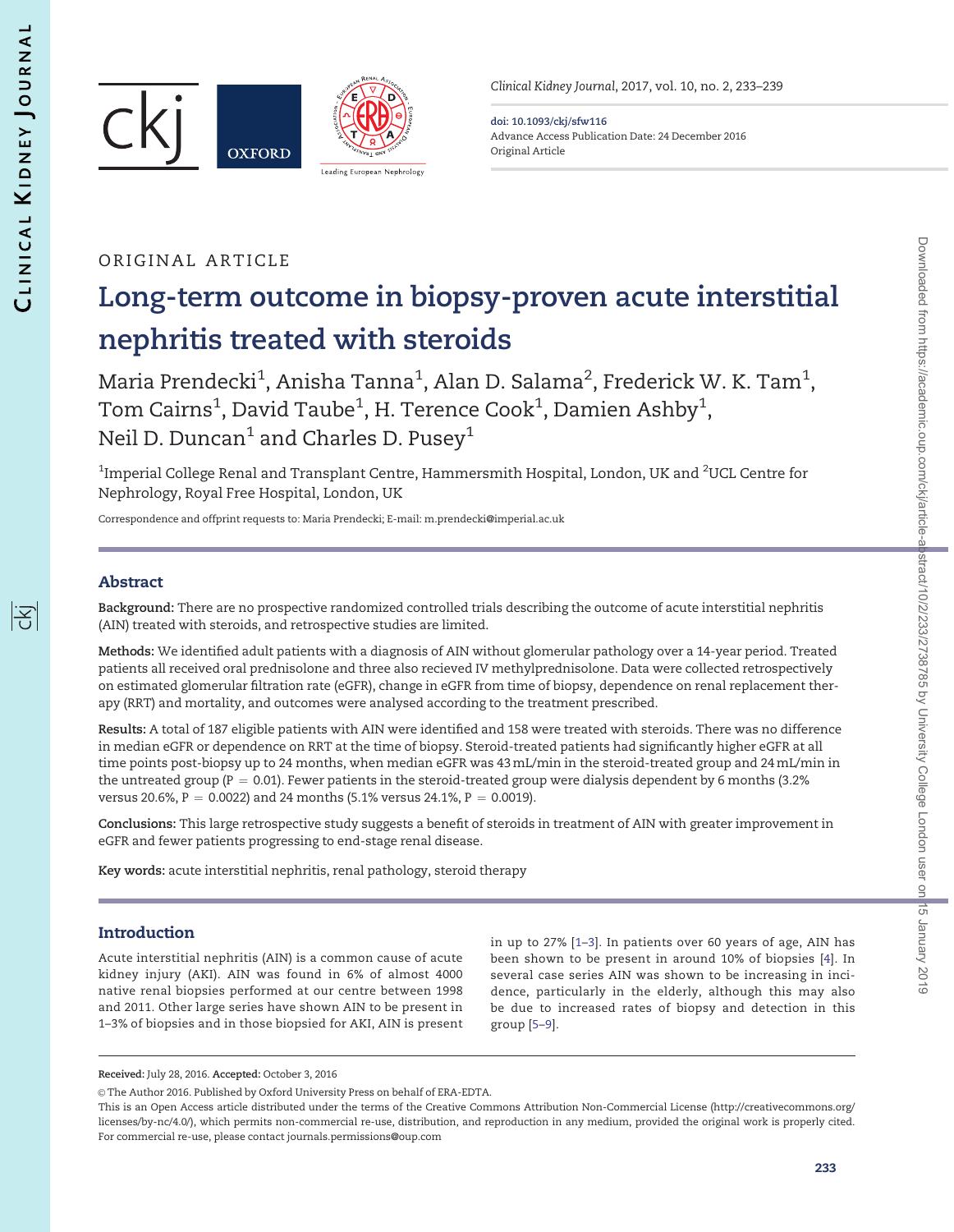ĪŦ

AIN was classically described as related to infection, and tuberculosis (TB) remains an important cause in our series [\[10\]](#page-5-0). More recently, AIN has typically been described as a drugrelated phenomenon, initially with methicillin and now with a broad range of medicines including antibiotics and nonsteroidal anti-inflammatory drugs (NSAIDs) [\[11–13\]](#page-5-0). Increasingly, proton pump inhibitors (PPIs) are being identified as a common cause of AIN [[14](#page-5-0)–[16](#page-5-0)]. It has also been reported in association with inflammatory conditions such as sarcoidosis, IgG4-related disease and as part of the tubulointerstitial nephritis and uveitis (TINU) syndrome [\[17–19\]](#page-5-0).

The clinical features of AIN may include those of hypersensitivity in drug-induced cases, with fever, arthralgia, skin rash and eosinophilia; however, these are not present in all patients. Urine dipstick may show haematuria or low-grade proteinuria, but these features may also be absent. Given the lack of reliable clinical signs, renal biopsy is needed for diagnosis. Biopsy typically shows an interstitial inflammatory infiltrate composed mainly of lymphocytes together with plasma cells and macrophages. As AIN progresses, interstitial fibrosis and tubular atrophy may develop, leading to chronic kidney disease and sometimes end-stage renal disease (ESRD) [\[20\]](#page-6-0).

The role of steroids in treatment of AIN remains controversial, with no prospective randomized controlled trials and conflicting evidence from retrospective series [\[6](#page-5-0), [7,](#page-5-0) [21–24\]](#page-6-0). There are several small series showing a benefit for steroids when AIN is due to sarcoidosis [[25](#page-6-0), [26](#page-6-0)]. We performed a retrospective analysis of 187 patients diagnosed with AIN on renal biopsy in our centre, the largest reported series, with the aim of evaluating the benefit of steroids in treatment.

### Materials and methods

#### **Subjects**

All patients with AIN on renal biopsy were identified from our biopsy database over a 14-year period. The criteria for diagnosis were the presence of an interstitial inflammatory cell infiltrate around non-atrophic tubules, with tubulitis in the absence of ascending bacterial infection. A retrospective analysis of medical records and biopsy reports was carried out and data collected on age, gender, ethnicity, biopsy features, estimated glomerular filtration rate (eGFR) and the need for RRT at the time of biopsy. Drug-induced AIN was only documented if this was clearly defined in the notes by the clinician responsible and the drug concerned discontinued. Patients were excluded if already on maintenance steroids, if there was a co-existing glomerulonephritis present on the biopsy, if they had <3 months follow up or if insufficient clinical information was available. The MDRD-4 calculation was used for eGFR and for analysis patients were divided into categories of eGFR >60 mL/min, 30– 60 mL/min, 15–30 mL/min, <15 mL/min and requiring RRT.

### Treatment and outcomes

The patients were divided into those treated with steroids and those not treated. The dose and duration of steroid therapy were determined by clinician choice and documented when available. Response to treatment was assessed by both absolute values for eGFR and change from baseline eGFR. Timepoints 1, 3, 6, 12 and 24 months, and final (last value documented for each patient) were used for follow up. For 6 and 12 month time points, results 1 month either side were allowed; for 24 months this was extended to 2 months either side. Dependence on RRT and

#### **Statistics**

Data are reported as median values with range unless otherwise stated. Mann–Whitney U test was used for continuous variables and chi-squared for the difference in proportions between two groups. Results are reported as significant when P < 0.05. The Kaplan–Meier analysis was used to calculate probabilities of survival. In order to attempt to control for a number of possible confounding factors, a matched group was identified using variables that gave a propensity for patients to be treated with steroids or not. Patients in the steroid-untreated group were matched with a patient in the treated group according to diabetic status, category of renal function at the time of presentation and the closest match for age possible.

## Results

Over the 14-year period analysed, 3983 native renal biopsies were performed in our centre. We identified 238 patients with AIN; 51 of these were excluded (28 had insufficient clinical information, 11 with co-existing glomerular pathology, 4 already on maintenance prednisolone and 8 with length of follow up <3 months), leaving 187 patients for analysis. The median age of the patients at presentation was 52.4 years (range 16.4–87.8 years). In all, 98 patients were males and 89 females. The median duration of follow up was 39 months (3–164 months). The most common aetiology was drug-induced AIN (D-AIN); however, its true incidence was probably underestimated as aetiology was only documented as drug induced if there was clear documentation of a putative causative agent that was promptly discontinued (Figure 1). Patients diagnosed with AIN caused by TB were treated with quadruple antituberculous (TB) therapy in addition to steroids if used.

One hundred and fifty-eight patients were treated with steroids and 29 were managed conservatively. Patients receiving steroids were all treated with oral prednisolone and three patients received methylprednisolone prior to oral prednisolone. Dose and duration of treatment were variable as this was determined by clinician choice; however, most patients were prescribed either 40 mg or 60 mg of oral prednisolone daily. There was wide variation in duration of steroid therapy; 20.8% were still on steroids at their last appointment and of these 10 patients required steroids for an underlying or unrelated inflammatory condition. Thirty-two patients (20.2%) were off steroids by 3 months and the median duration of treatment was 6 months (1 week–5 years).



Fig. 1. Aetiology of AIN in this series. The proportion with D-AIN is probably underestimated due to strict inclusion criteria.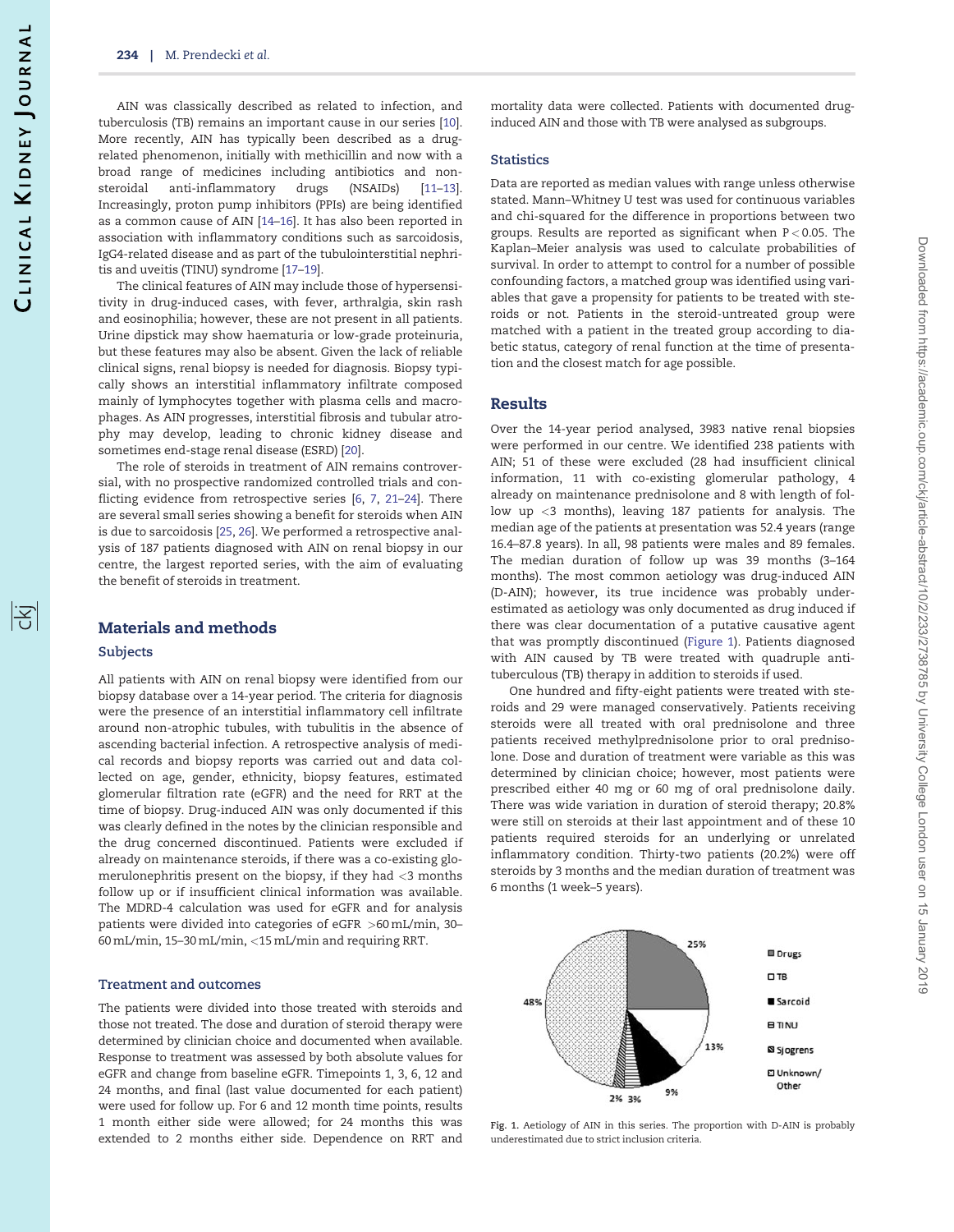阁

Table 1. Baseline characteristics of steroid-treated and not treated groups

|                                                            | Steroid treated                                                                         | Not treated                                        |
|------------------------------------------------------------|-----------------------------------------------------------------------------------------|----------------------------------------------------|
| N                                                          | 158                                                                                     | 29                                                 |
| M/F                                                        | 80/78                                                                                   | 18/11                                              |
| Age (years)                                                | 52.2 (16.4–85.3)                                                                        | 53.8 (19.2-87.8)                                   |
| Length of follow up (months)                               | $39.9(3 - 164)$                                                                         | $35(4 - 121)$                                      |
| Aetiology [n (%)]                                          | Drugs 44 (27%), TINU 6 (3.7%),<br>sarcoid-16 (10%), TB 19<br>(11.9%), Sjogrens-4 (2.5%) | Drugs 3 (13.8%), sarcoid 1 (3.4%),<br>TB 6 (20.7%) |
| Granulomatous TIN [n (%)]                                  | 40 (25.3%)                                                                              | 6(20.7%)                                           |
| eGFR at biopsy (mL/min)                                    | $20.5(5-110)$                                                                           | $25(5-59)$                                         |
| Median category of renal function at presentation (mL/min) | $15 - 30$                                                                               | $30 - 60$                                          |
| RRT dependent at presentation $[n \, (\%)]$                | 19 (12.0%)                                                                              | $4(13.8\%)$                                        |
| Diabetic at presentation [n (%)]                           | 20 (12.6%)                                                                              | 10 (34.5%)                                         |
| Tubular atrophy (%)                                        | 30 (0-80), $n = 115$                                                                    | 30 (0–90), $n = 27$                                |

Values are given as median with range unless otherwise indicated.

The baseline characteristics of the two groups according to treatment were comparable and are shown in Table 1. The groups were well matched in terms of age, gender, length of follow up, eGFR at biopsy and dependence on RRT at biopsy, although there was a greater proportion of patients with diabetes at diagnosis in the group not treated with steroids. Degree of tubular atrophy was harder to assess as biopsy reports often did not record this, but where data were available the percentage of tubular atrophy was similar between groups. There were relatively more patients with the D-AIN in the steroid-treated group and more with TB in the untreated group.

The steroid-treated group had a significantly higher eGFR at 6, 12 and 24 months and at final follow up, as shown in Figure 2. In an attempt to control for selection bias, we compared the group not treated with steroids with a matched group of 29 steroid-treated patients. The patients were matched by category of eGFR at biopsy, diabetic status and age. Matched steroid-treated patients had a higher eGFR compared with untreated patients; however, this was not statistically significant (except for final follow up), possibly due to the smaller numbers (Figure 2).

The improvement in eGFR from time of biopsy to all time points was also better in the steroid-treated group, with a median change in eGFR of 0 mL/min at all-time points in the untreated group, and of  $+10$  mL/min by 3 months (P < 0.0001), +16 mL/min by 6 months (P < 0.0001) and +13 mL/min by 24 months (P < 0.0001) in the treated group.

Patients treated with steroids were more likely to maintain or recover independent renal function; a lower proportion of patients in the steroid-treated group were dependent on some form of RRT at 6 months (3.2% versus 20.6%,  $P = 0.0022$ ) and 24 months (5.1% versus 24.1%,  $P = 0.0019$ ). At last follow up, 9.4% of the steroid-treated patients and 34.4% of the untreated patients were dependent on RRT ( $P = 0.0011$ ) (Figure 3). Within the matched steroid-treated group 6.9% of patients were dependent on RRT at both 6 and 24 months and 13.7% of patients were dependent on RRT at last follow up (Figure 3). Despite the large difference in outcome from the group not treated with steroids (data shown above) this was not statistically significant. There were also fewer deaths by 3 years in the steroid-treated group (6.9% versus  $27.6%$ ,  $P = 0.0029$ ) ([Figure 4\)](#page-3-0).

#### Drug-induced AIN

Forty-eight of the patients had clearly defined D-AIN. The most common drugs implicated were antibiotics  $(n = 17, 36.2\%),$ 



Fig. 2. Median eGFR with interquartile range at serial time points following biopsy and last documented follow up. S0: patients not treated with steroids; S1: all patients treated with steroids; S1m: matched group of patients treated with steroids. P-values refer to comparison of S0 and S1 except for last documented follow up, at which both S0 compared with S1 and S0 compared with S1m were significant.  $P < 0.05$ .



Fig. 3. Kaplan–Meier curve showing survival with independent renal function in all patients treated with steroids (S1), matched group of steroid-treated patients (S1m) and those not treated (S0).

NSAIDs ( $n = 12$ , 25.5%) and PPI ( $n = 5$ , 10%). Relatively more of these patients were treated with steroids ( $n = 45$ , 93.8%) compared with the non-drug-induced group  $(n = 113, 81.4\%),$ although this did not reach statistical significance ( $P = 0.061$ ). An equal proportion of patients required RRT at presentation in the drug-induced and non-drug-induced groups ( $P = 1.00$ ).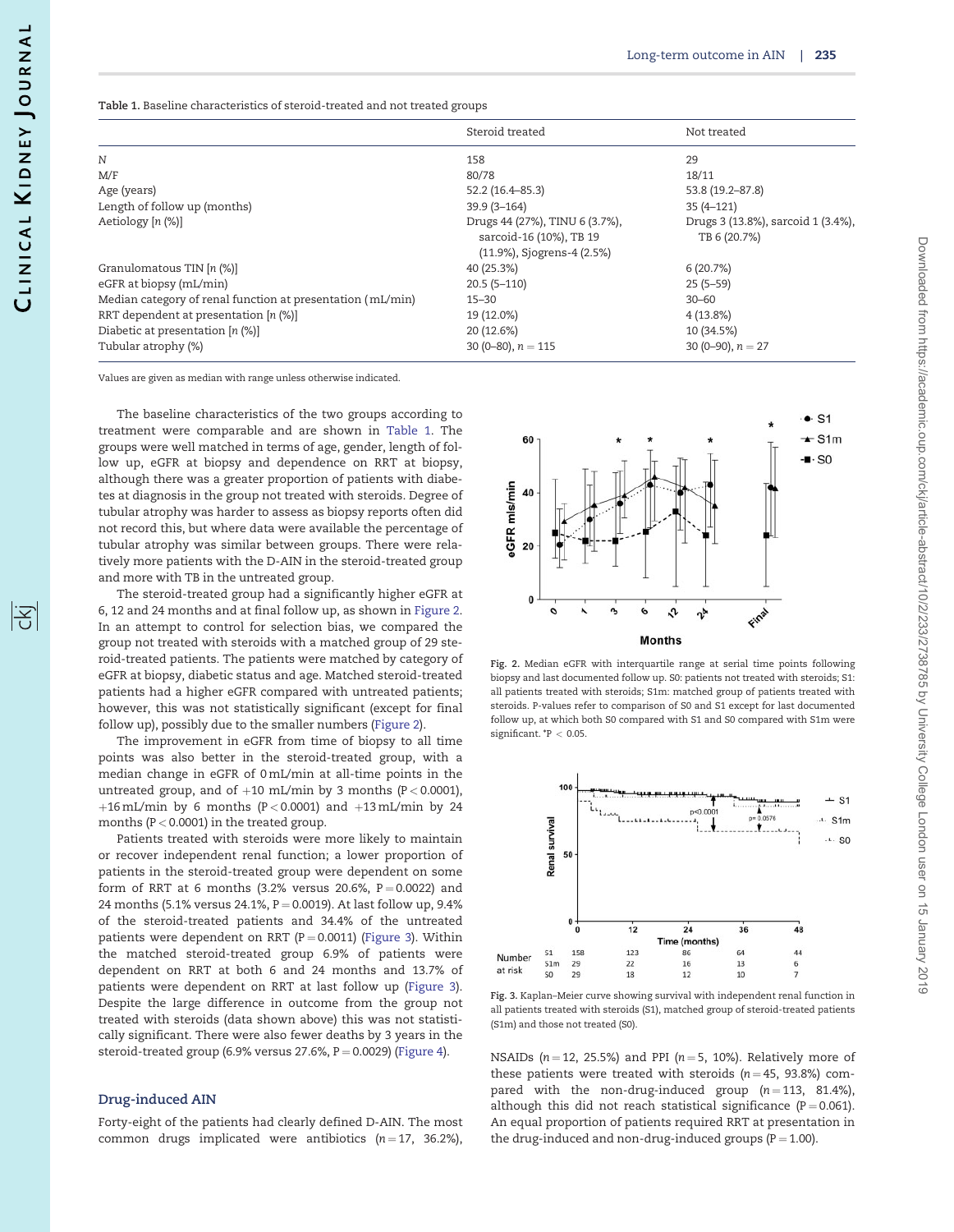<span id="page-3-0"></span>

Fig. 4. Kaplan–Meier curve showing patient survival in all patients treated with steroids (S1), matched group of steroid-treated patients (S1m) and those not treated (S0).



Fig. 5. Category of eGFR in steroid-treated patients with D-AIN and those treated but with another cause for AIN.

Of all patients treated with steroids, we compared those identified as having D-AIN with all other aetiologies. Those with D-AIN had significantly worse eGFR category at the time of biopsy but a higher eGFR category at all time points following biopsy, demonstrating a relatively better response to treatment (Figure 5).

The baseline characteristics of the drug-induced group according to treatment were similar, with median age 55.1 years and 59% of male patients in the steroid-treated group ( $n = 45$ ), and 52.8 years and 33.3% of male in the untreated group  $(n = 3)$ . The median length of follow up was 20 months (range 3–150) in the steroid-treated group and 19 months (12–25) in the untreated group. Six of the 44 (13.65%) patients treated with steroids required RRT at the time of biopsy and none of the untreated patients required RRT. Moreover, eGFR in the treated group was worse at biopsy than in those not treated with steroids [17 mL/min (5–62) versus 38 mL/min (12–51)].

Statistical analysis was not performed due to small numbers of untreated patients. Due to the worse eGFR at the time of biopsy, absolute values for eGFR were lower in the steroidtreated group at 6 months (48 mL/min versus 55 mL/min), but by 12 months the eGFR in the treated group was higher (47 mL/min

versus 42 mL/min). The steroid-treated group showed more improvement in creatinine from baseline to 6 months than the untreated group  $(+29.5 \text{ mL/min}$  versus  $+13 \text{ mL/min}$ , baseline to 12 months  $(+21 \text{ mL/min}$  versus $-1 \text{ mL/min}$  and baseline to last follow up ( $+25$  mL/min versus  $-2$  mL/min). Of the six patients requiring RRT at biopsy in the steroid-treated group, five regained independent renal function. One further treated patient developed ESRD although he was noted to be nonadherent with steroid therapy.

#### AIN related to TB

Twenty-six patients were diagnosed as having TB and treated with full-dose anti-TB therapy for at least 6 months. Twelve (46.1%) patients were of Indian ethnicity, four (15.4%) Pakistani, three (11.5%) other Asian, three (11.5%) African, one (3.8%) British and three (11.5%) other or unspecified ethnicity. One patient was already receiving anti-TB therapy at the time of biopsy, the others all began treatment post-biopsy. Twentythree (88.4%) patients had granulomatous interstitial nephritis. No patients had evidence of acid fast bacilli on renal biopsy and diagnosis of TB was made on the basis of the clinical findings and other investigations. Twenty of these patients were treated with steroids and six were not. Eight of the steroid-treated patients and four of the untreated patients were male. The median age was 38.4 years in the steroid-treated group and 55.0 years in the untreated group. eGFR at the time of biopsy was 25 mL/min and 19 mL/min in steroid-treated and untreated groups, respectively, and two patients in each group were dependent on dialysis at time of biopsy.

Statistical analysis was not performed due to the small numbers, but patients treated with steroids in addition to anti-TB therapy had higher eGFR than the untreated patients at 1 month (28.5 mL/min versus 21.5 mL/min), 3 months (31.0 mL/ min versus 20.0 mL/min), 6 months (27.0 mL/min versus 17.5 mL/min), 12 months (27.0 mL/min versus 17.0 mL/min) and 24 months (26.0 mL/min versus 19.5 mL/min). The improvement in eGFR from the time of biopsy to all time points was also better in the steroid-treated group, with a greater median change in eGFR at 6 months (+10.5 mL/min versus –0.5 mL/min) and 12 months  $(+7.0$  mL/min versus  $+3.0$  mL/min). A lower proportion of the steroid-treated patients were dependent on dialysis at 6 months (5% versus 33.3%) and 24 months (10% versus 33.3%).

#### Discussion

AIN is a common cause of AKI, possibly with increasing incidence over recent years [\[8](#page-5-0), [27](#page-6-0)]. D-AIN is the most common aetiology, but there is a broad range of other causes [\[6](#page-5-0)].

The role for steroid therapy remains controversial, with no prospective trials. There is conflicting evidence from retrospective series, with some studies suggesting a benefit for steroids, with faster and greater recovery of renal function [\[12,](#page-5-0) [22\]](#page-6-0), whereas other studies have showed no benefit of steroid treatment [[5,](#page-5-0) [7,](#page-5-0) [24\]](#page-6-0). The outcomes of recent published series are summarized in [Table 2](#page-4-0). In this study, we report a large retrospective series with a long median follow up (39 months). We show that steroids lead to improvement in eGFR and fewer patients requiring RRT. There was also improved survival of patients treated with steroids, perhaps because fewer of them developed ESRD. When we attempted to control for selection bias by comparing a matched group of steroid-treated patients with those not treated with steroids there was a trend towards greater improvement in eGFR and RRT-free survival. These

陪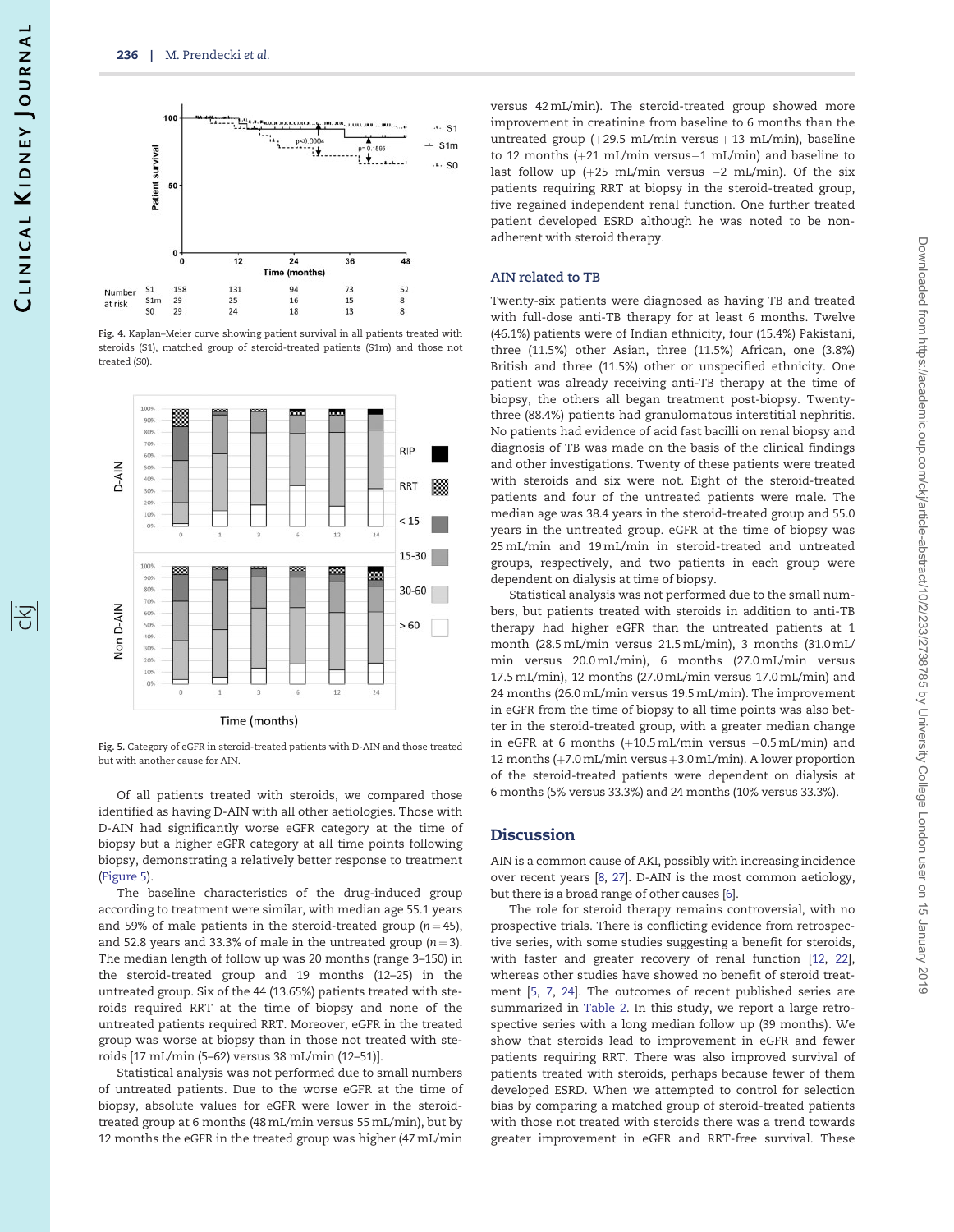<span id="page-4-0"></span>Table 2. Summary and outcome of larger published series of AIN

| Reference               | Year | Cases | Aetiology            | Treatment                                                                                                                           | Severity of renal<br>dysfunction                                                                                            | Proportion<br>steroid<br>treated | Outcome                                                                                                                                                                                                                                                                                                                                                                                          |
|-------------------------|------|-------|----------------------|-------------------------------------------------------------------------------------------------------------------------------------|-----------------------------------------------------------------------------------------------------------------------------|----------------------------------|--------------------------------------------------------------------------------------------------------------------------------------------------------------------------------------------------------------------------------------------------------------------------------------------------------------------------------------------------------------------------------------------------|
| Clarkson<br>et al. [24] | 2004 | 60    | 92% drug<br>induced  | Methylprednisolone<br>500 mg IV 2-4 days,<br>oral prednisolone<br>0.75 mg/kg tapered<br>over 3-6 weeks                              | 58% RRT dependent,<br>median peak<br>creatinine 670 µmol/L                                                                  | 60%                              | No difference in serum<br>creatinine at 1 year                                                                                                                                                                                                                                                                                                                                                   |
| Gonzalez<br>et al. [22] | 2008 | 61    | 100% drug<br>induced | Methylprednisolone<br>250-500 mg IV for 3-4<br>days, oral predniso-<br>lone 1 mg/kg tapered<br>over 8-12 weeks                      | 23% RRT dependent,<br>mean peak creatinine<br>504 µmol/L                                                                    | 85%                              | Higher serum creatinine at<br>last follow up in those<br>not steroid treated<br>(327 µmol/L versus<br>185 µmol/L), more<br>patients RRT dependent<br>(44.4% versus 3.8%)                                                                                                                                                                                                                         |
| Raza<br>et al. [28]     | 2012 | 49    | 67% drug<br>induced  | Oral prednisolone 1 mg/<br>kg to maximum<br>60 mg/day                                                                               | 22.4% RRT dependent,<br>mean creatinine<br>548 µmol/L                                                                       | 75%                              | Greater improvement in<br>creatinine in steroid-<br>treated patients (3.4-fold<br>versus 2.1-fold)                                                                                                                                                                                                                                                                                               |
| Muriithi<br>et al. [5]  | 2014 | 133   | 70% drug<br>induced  | 21% received IV methyl-<br>prednisolone initially,<br>median starting dose<br>of oral prednisolone<br>60 mg for median 7.5<br>weeks | 22% RRT dependent,<br>median peak<br>creatinine 335 µmol/L<br>(24% RRT and peak<br>creatinine 380 µmol/L<br>in D-AIN group) | 86% (87% in<br>D-AIN<br>group)   | Within D-AIN group, no dif-<br>ference in recovery of<br>renal function within the<br>first 6 months in steroid-<br>treated group                                                                                                                                                                                                                                                                |
| Valluri<br>et al. [7]   | 2015 | 171   | 73% drug<br>induced  | Prednisolone dose not<br>stated. Median dura-<br>tion of treatment 3<br>months                                                      | 19% RRT dependent,<br>median creatinine<br>327 µmol/L at time of<br>biopsy                                                  | 63% (59% in<br>D-AIN<br>group)   | Within D-AIN group, no dif-<br>ference in median creati-<br>nine at 1, 3 or 6 months.<br>No difference in propor-<br>tion of patients experi-<br>encing complete renal<br>recovery (48% of steroid<br>treated, 41% of steroid<br>untreated. More severe<br>AKI in those treated with<br>steroids, median creati-<br>nine at biopsy 356 µmol/L<br>compared to 280 µmol/L<br>in those not treated) |

results were not statistically significant, possibly due to small group size.

Gonzalez et al. [\[22](#page-6-0)] described a benefit from steroid treatment. They reported 61 patients with D-AIN; the most common drugs implicated were antibiotics. The 52 patients who were treated with steroids showed greater improvement in final serum creatinine and fewer patients requiring RRT. The authors also demonstrated that time to starting steroid treatment was important; those who completely recovered renal function started steroids at an earlier time point than those who had incomplete recovery. A more recent series by Raza et al. [[28\]](#page-6-0) reports 49 patients with AIN, 37 of whom were treated with steroids. They report a greater improvement in eGFR in patients treated with steroids; mean improvement in eGFR was 3.4-fold in the steroid-treated group compared with 2.0-fold in the untreated group.

The series reported by Clarkson et al. [[24](#page-6-0)] showed no benefit for steroid treatment. They included complete data on 42 patients, 26 treated with steroids. The most common aetiology was D-AIN in 90% of cases. There was no difference in serum creatinine between the two groups at 1, 6 or 12 months.

However, patients who developed ESRD were excluded from this analysis (7% of all patients). Valluri et al. [\[7\]](#page-5-0) reported no significant difference in serum creatinine in steroid-treated and untreated patients with D-AIN. Steroid-treated patients had more severe AKI at the time of biopsy, suggesting greater improvement in renal function in these patients compared with those not treated. The series reported by Muriithi et al. [\[5](#page-5-0)] also showed no improvement in rates of renal recovery when patients with D-AIN were treated with steroids compared with those untreated. Again, the patients treated with steroids had lower baseline eGFR.

There was a lower incidence of D-AIN in our study than in other recent published series. This is most likely due to our stringent definition for inclusion in this group and the fact that cases were identified retrospectively from a biopsy database. It is likely that a significant proportion of the patients with an unknown cause for their AIN actually had D-AIN. When we analysed the subgroup of patients with D-AIN we again showed a benefit for steroid treatment, with greater improvement in eGFR in those treated with steroids compared with those not treated (although numbers were small). When steroid-treated patients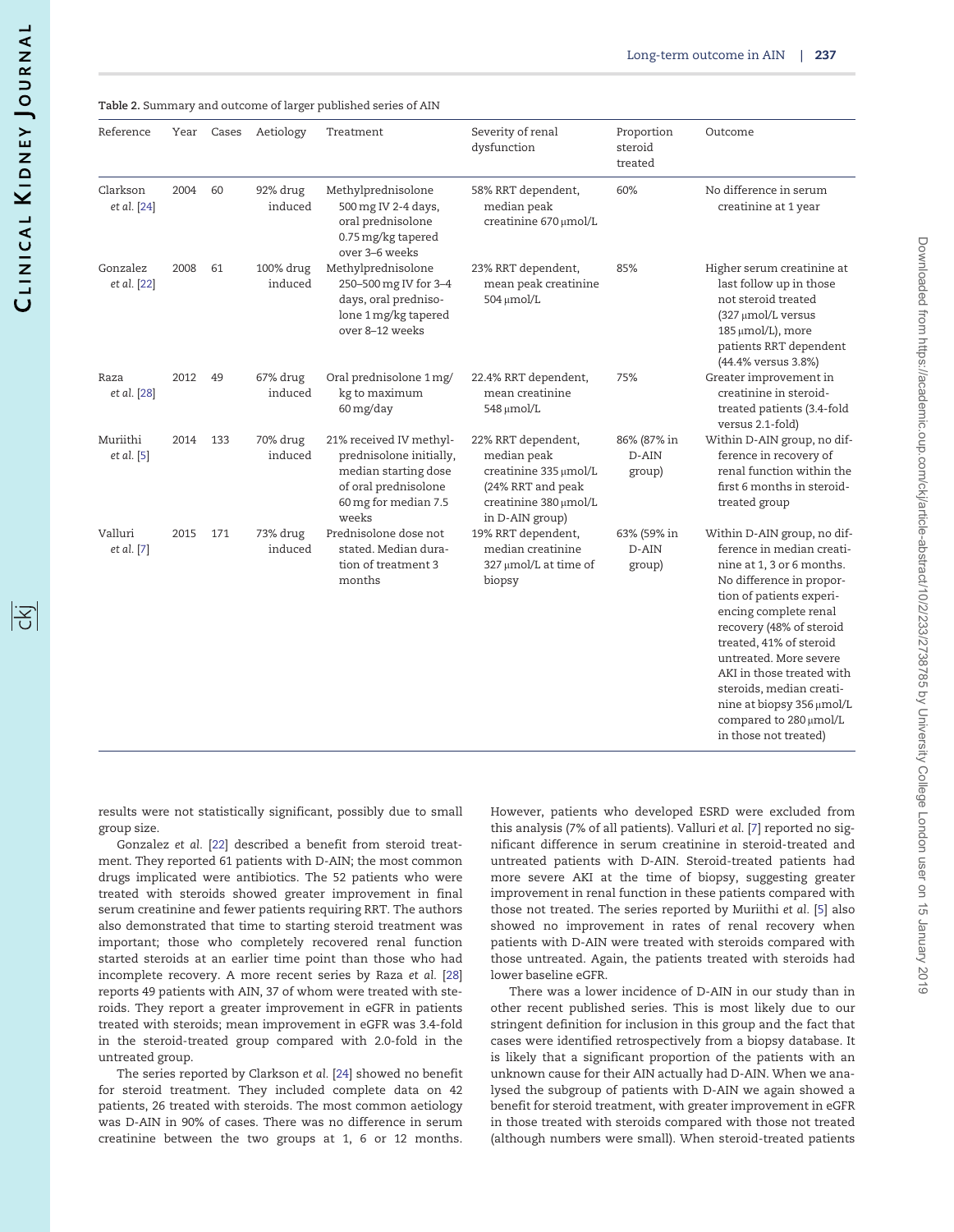<span id="page-5-0"></span>with D-AIN were compared with those treated, but with any other aetiology, they had a higher eGFR at all time points postbiopsy, despite having a lower eGFR at thetime of biopsy, suggesting a particular benefit of steroids in D-AIN.

There also seems to be a benefit for steroids in patients with AIN related to TB. The incidence of TB in our study was high, reflecting the high incidence of TB in our catchment area. London as a whole contributed 39% of the TB notifications in the UK in 2014; the highest rates of TB in London were within North West London; and of the top five local authorities for TB notification rates three are served by our referring hospitals [\[29\]](#page-6-0). Steroid-treated patients had a higher eGFR at all time points post-biopsy and a lower proportion of steroid-treated patients became dependent on RRT. Our patients with TB generally had worse outcomes when compared with patients with other causes for AIN. When the groups were compared (including both steroid-treated and untreated patients) there was a smaller median improvement in eGFR in the group with TB compared with other causes. The relatively poor prognosis of TB-related AIN has been described in other case series [\[30](#page-6-0)]. The mechanism by which TB causes a granulomatous interstitial nephritis, generally without evidence of acid fast bacilli on biopsy, remains unknown [\[31\]](#page-6-0). We would suggest that patients with AIN due to TB are treated with steroids in addition to anti-TB therapy.

Patients in our series were treated with higher total doses of steroids than in the Gonzalez series [[22](#page-6-0)], which also showed a benefit of treatment. In a small number of patients, a rise in creatinine following rapid weaning of steroids prompted re-biopsy and re-introduction of steroids. We did not see a significant number of complications despite a more prolonged steroid course. Of the 171 patients for whom data were available, only eight patients (4.7%) were documented to have developed diabetes. Of these eight, two patients required chronic steroid treatment for other conditions and three of the eight had steroid courses that were of 4 months duration or less. All were aged 55 years or older at the time of biopsy.

There are several limitations to our study; in particular this is a retrospective series with some missing data. In addition, multiple clinicians at our centre treated patients with AIN with no defined protocol for steroid use, due to the lack of evidence. Decision to treat with steroids or not was down to clinician choice; however, propensity analysis identified that diabetic status, baseline renal function and age (non-significantly) correlated with whether or not patients received steroids. We therefore report a heterogeneous group of patients with considerable variation in steroid dose and duration. There was also variation in time to introduction of steroids, from within hours of biopsy to a few weeks. More patients were treated with steroids than not, which makes statistical analysis of subgroups difficult due to small numbers in the non-steroid-treated groups.

Despite the limitations, the outcome of this large series of patients with long-term follow up showing improvement in renal function, and some patients becoming dialysis independent during follow up, provides further evidence for the benefit of steroid therapy in AIN. Based on our results, we would suggest the use of oral prednisolone at 1 mg/kg with maximum dose 60 mg daily for treatment of AIN, to prevent development of chronic renal impairment and ESRD. Ideally, steroids should be rapidly weaned over the next 8–12 weeks to avoid the recognized complications. A randomized controlled trial of steroids in AIN would be required to provide stronger evidence for this approach.

## Acknowledgements

We acknowledge support from the NIHR Imperial Biomedical Research Centre and thank all of our colleagues who looked after the patients in this study.

#### Conflict of interest statement

None declared.

#### References

- 1. Cameron JS. Allergic interstitial nephritis: clinical features and pathogenesis. Q J Med 1998; 66: 97–115
- 2. Rossert J. Drug-induced acute interstitial nephritis. Kidney Int 2001; 60: 804–817
- 3. Farrington K, Levison DA, Greenwood RN et al. Renal biopsy in patients with unexplained renal impairment and normal kidney size. Q J Med 1989; 70: 221–233
- 4. Davison AM, Jones CH. Acute interstitial nephritis in the elderly: a report from the UK MRC Glomerulonephritis Register and a review of the literature. Nephrol Dial Transplant 1998; 13: 12–16
- 5. Muriithi AK, Leung N, Valeri AM et al. Biopsy proven acute interstitial nephritis, 1993-2011: a case series. Am J Kid Dis 2014; 64: 558–566
- 6. Praga M, Sevillano A, Aunon P et al. Changes in the aetiology, clinical presentation and management of acute interstitial nephritis, an increasingly common cause of acute kidney injury. Nephrol Dial Transplant 2015; 30: 1472–1479
- 7. Valluri A, Hetherington L, McQuarrie E et al. Acute tubulointerstitial nephritis in Scotland. Q J Med 2015; 108: 527–532
- 8. Goicoechea M, Rivera F, Lopez-Gomez JM et al. Increased prevalence of acute tubulonterstitial nephritis. Nephrol Dial Transplant 2013; 28: 112–115
- 9. Muriithi AK, Leung N, Valeri AM et al. Clinical characteristics, causes and outcomes of acute interstitial nephritis in the elderly. Kidney Int 2015; 87: 458–464
- 10. Councilman WT. Acute interstitial nephritis. J Exp Med 1898; 3: 393–420
- 11. Baldwin DS, Levine BB, McCluskey R et al. Renal failure and interstitial nephritis due to penicillin and methicillin. N Engl J Med 1968; 279: 1245–1252
- 12. Buysen JGM, Houthoff HJ, Krediet RT et al. Acute interstitial nephritis: a clinical and morphological study in 27 patients. Nephrol Dial Transplant 1990; 5: 94–99
- 13. Baker RJ, Pusey CD. The changing profile of acute tubulointerstitial nephritis. Nephrol Dial Transplant 2004; 19: 8–11
- 14. Torpey N, Barker T, Ross C. Drug-induced tubulo-interstitial nephritis secondary to proton pump inhibitors: experience from a single renal unit. Nephrol Dial Transplant 2004; 19: 1441–1446
- 15. Myers RP, McLaughlin K, Hollomby DJ. Acute interstitial nephritis due to omeprazole. Am J Gastroenterol 2001; 96: 3428–3431
- 16. Perazella MA, Markowitz GS. Drug-induced acute interstitial nephritis. Nat Rev Nephrol 2010; 6: 461–470
- 17. Berliner AR, Haas M, Choi MJ. Sarcoidosis: the nephrologist's perspective. Am J Kidney Dis 2006;48: 856–870
- 18. Sinnamon KT, Courtney AE, Harron C et al. Tubulointerstitial nephritis and uveitis (TINU) syndrome: epidemiology, diagnosis and management. Nephrol Dial Transplant 2008; 2: 112–116
- 19. Raissian Y, Nasr SH, Larsen CP et al. Diagnosis of IgG4 related tubulointerstitial nephritis. J Am Soc Nephrol 2011; 22:1343–1352

序